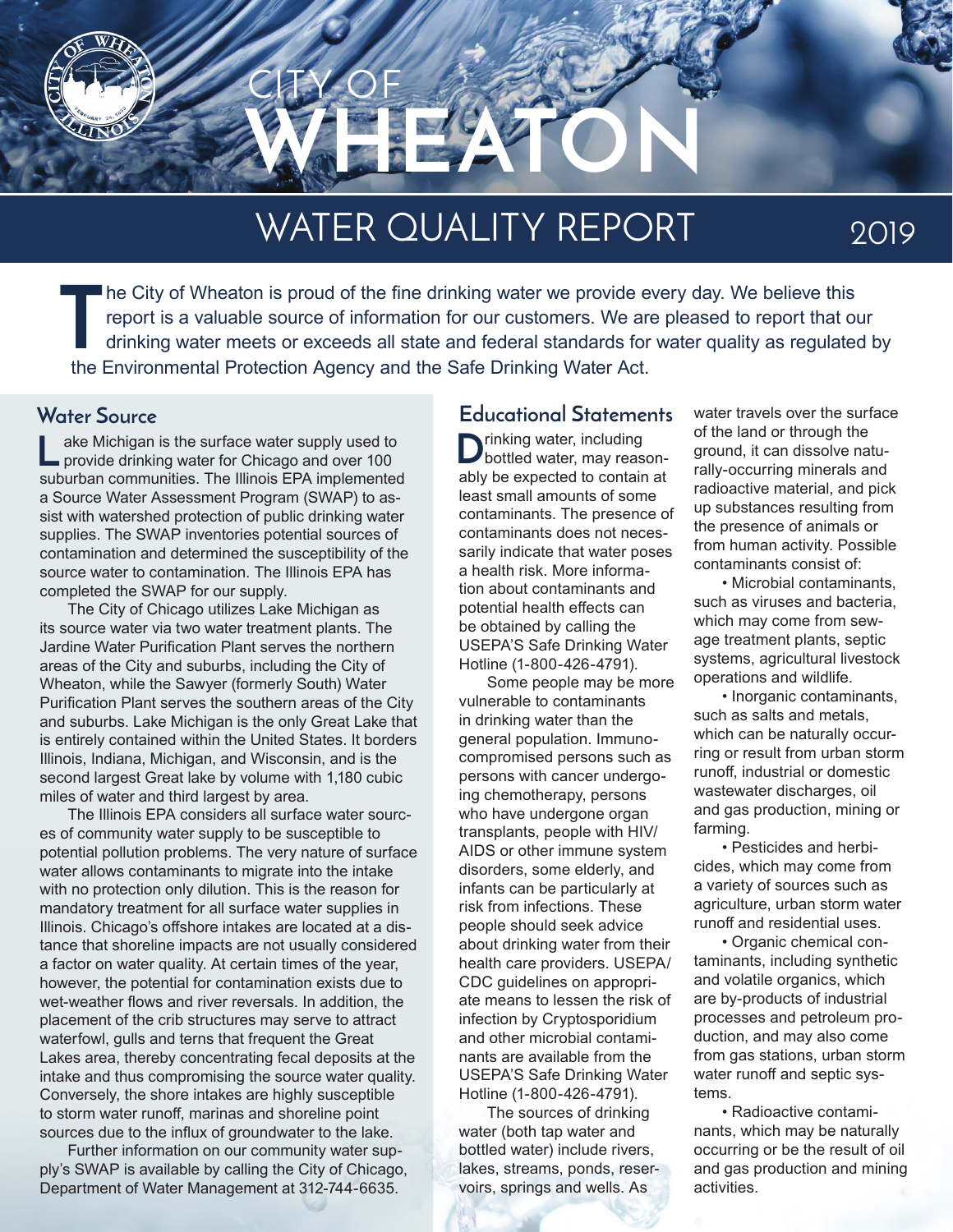# **Water Quality Tables Glossary of Terms**

The tables show the results of our waterquality analyses based on tests done in 2019. Every regulated contaminant that was detected in the water, even in the most minute traces, is listed here. Not listed are over 100 substances that were tested for, but were not detected. Certain contaminants are monitored less than once per year because the concentrations of these contaminants do not change frequently.

Some of our data, though accurate, is more than one year old. The City of Wheaton maintains six emergency backup wells. No water from these emergency backup wells was used in 2019 to supply the finished drinking water. If you would like more information on these results, contact the Water Division.

**No water quality violations were recorded for this facility during the 2019 reporting period.**

#### **Water Quality Table Footnotes**

**Turbidity -** A measure of the cloudiness of water. This is monitored because it is a good indicator of water quality and the effectiveness of the filtration system and disinfectants.

**Unregulated contaminants -** Maximum

contaminant levels (MCL) for some contaminants have not been established by either state or federal regulations, nor has the mandatory health effects language. The purpose for monitoring unregulated contaminants is to assist USEPA in determining the occurrence of unregulated contaminants in drinking water, and whether future regulation is warranted.

**Fluoride -** Added to the water supply to help promote strong teeth. The Illinois Department of Public Health recommends an optimal fluoride level of 0.7 mg/L with a range of 0.6 mg/L to 0.8 mg/L.

**Sodium -** There is no state or federal MCL for sodium. Monitoring is required to provide information to consumers and health officials concerned about sodium intake due to dietary precautions. If you are on a sodium-restricted diet, you should consult a physician about this level of sodium in the water.

**Maximum Contaminant Level Goal (MCLG):** The level of a contaminant in drinking water below which there is no known or expected risk to health. MCLGs allow for a margin of safety.

**Maximum Contaminant Level (MCL):** The highest level of a contaminant that is allowed in drinking water. MCLs are set as close to the MCLGs as feasible using the best available treatment technology.

**Highest Level Detected:** Represents the highest single sample reading of a contaminant of all the samples collected.

**Range of Detections:** Represents a range of individual sample results, from lowest to highest that were collected during the calendar year.

**Date of Sample:** If a date appears in this column, the Illinois EPA requires monitoring for this contaminant less than once per year because the concentrations do not frequently change. If no date appears in the column, monitoring for this contaminant was conducted during the calendar year.

**Action Level (AL):** The concentration of a contaminant that triggers treatment or other required actions by the water supply.

**Treatment Technique (TT):** A required process intended to reduce the level of a contaminant in drinking water.

**%pos/mo:** Percent of positive samples per month.

**Parts Per Million (ppm):** Equivalent to milligrams per liter. One part per million is comparable to one penny in \$10,000.

**Parts Per Billion (ppb):** Equivalent to micrograms per liter. One part per billion is comparable to one penny in \$10,000,000.

**NTU:** Nephelometric Turbidity Unit, used to measure cloudiness in drinking water.

**%≤0.3 NTU:** Percent of samples less than 0.3NTU.

**pCi/L:** Picocuries per liter, used to measure radioactivity.

**nd:** Not detectable at testing limits.

**n/a:** Not applicable.

**Maximum Residual Disinfectant Level Goal (MRDLG):** The level of a drinking water disinfectant below which there is no known or expected risk to health. MRDLGs do not reflect the benefits of the use of disinfectants to control microbial contaminants.

**Maximum Residual Disinfectant Level (MRDL):** The highest level of a drinking water disinfectant allowed in drinking water. There is convincing evidence that addition of a disinfectant is necessary for control of microbial contaminants.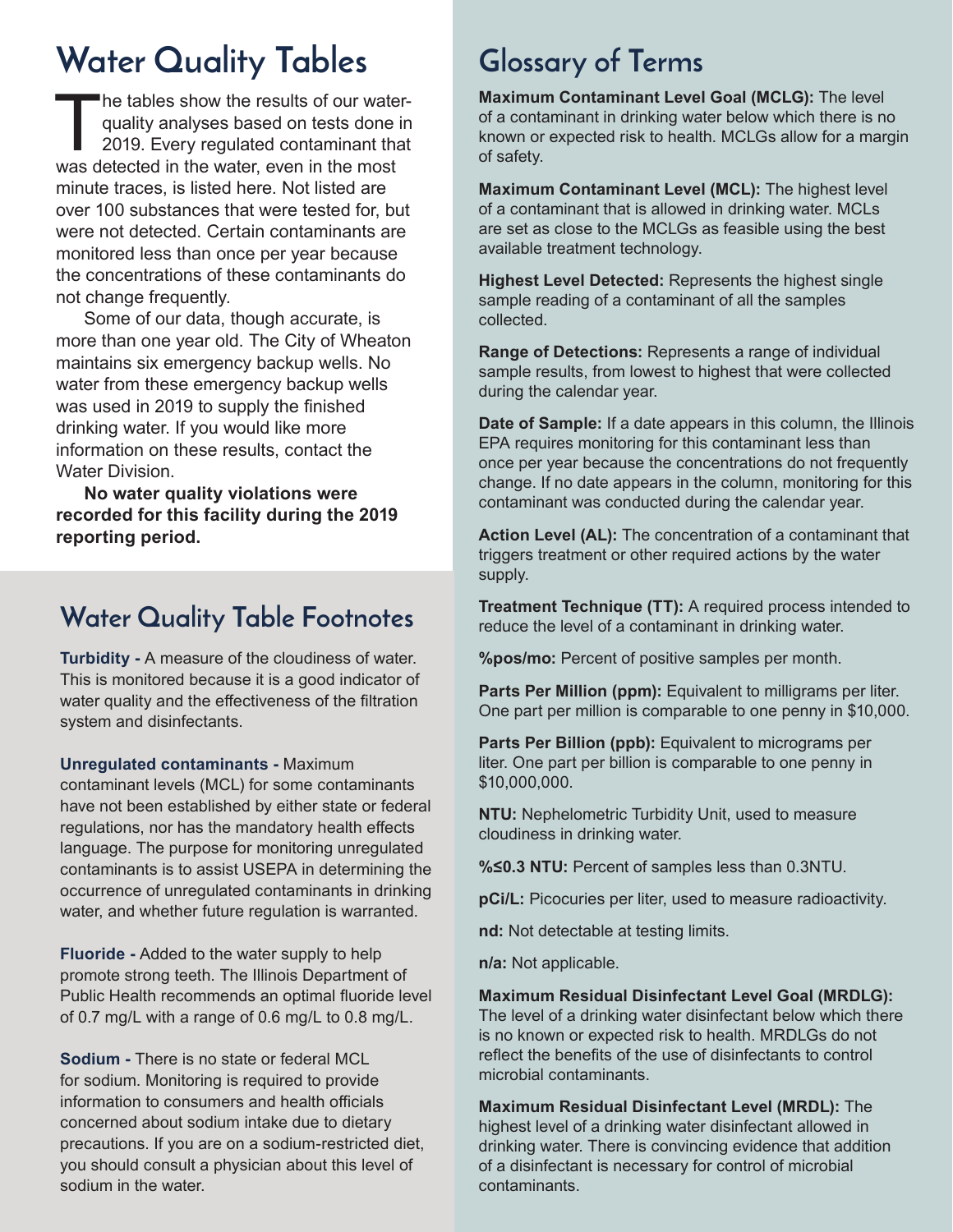## **2019 Water Quality Results for Monitoring by the City of Wheaton**

| <b>Contaminant (units)</b>            | <b>MCLG</b>                                   | <b>MCL</b>                                             | <b>Highest Level</b><br>found       | Range of<br>detections                                                      | Date of<br>sample | <b>Violation</b>         | <b>Typical source of contaminant</b>       |  |  |  |  |  |  |
|---------------------------------------|-----------------------------------------------|--------------------------------------------------------|-------------------------------------|-----------------------------------------------------------------------------|-------------------|--------------------------|--------------------------------------------|--|--|--|--|--|--|
| Disinfection/Disinfectant By-Products |                                               |                                                        |                                     |                                                                             |                   |                          |                                            |  |  |  |  |  |  |
| Chlorine (ppm)                        | MRDLG=4                                       | $MRDL=4$                                               | 1.0                                 | $0.9 - 1.0$                                                                 | 2019              | $\overline{\phantom{a}}$ | Water additive used to control microbes.   |  |  |  |  |  |  |
| Haloacetic Acids [HAA5](ppb)          | n/a                                           | 60                                                     | 24                                  | 15.0-34.7                                                                   | 2019              | $\overline{\phantom{a}}$ | By-product of drinking water disinfection. |  |  |  |  |  |  |
| Total Trihalomethanes [TTHM]<br>(ppb) | n/a                                           | 80                                                     | 36                                  | 17.75-49.7                                                                  | 2019              | $\overline{\phantom{a}}$ | By-product of drinking water disinfection. |  |  |  |  |  |  |
| <b>MCLG</b>                           | <b>Total</b><br><b>Coliform</b><br><b>MCL</b> | <b>Highest</b><br><b>Percent of</b><br><b>Positive</b> | Fecal<br>Coliform or<br>E. Coli MCL | <b>Total No. of Positive</b><br>E. Coli or Fecal<br><b>Coliform Samples</b> |                   | <b>Violation</b>         | <b>Typical source of contaminant</b>       |  |  |  |  |  |  |
| <b>Coliform Bacteria</b>              |                                               |                                                        |                                     |                                                                             |                   |                          |                                            |  |  |  |  |  |  |
| $\mathbf 0$                           | 5% (%pos/<br>mo)                              | 1.6%                                                   | n/a                                 | 0                                                                           |                   | $\overline{\phantom{a}}$ | Naturally present in the environment.      |  |  |  |  |  |  |

### **2019 Water Quality Results for Monitoring by the City of Chicago**

| <b>Contaminant (units)</b>                                                                                                                                                 | <b>MCLG</b> | <b>MCL</b>                | <b>Highest Level</b><br>found    | Range of<br>detections | Date of<br>sample | Violation                | <b>Typical source of contaminant</b>                                                               |  |  |  |  |
|----------------------------------------------------------------------------------------------------------------------------------------------------------------------------|-------------|---------------------------|----------------------------------|------------------------|-------------------|--------------------------|----------------------------------------------------------------------------------------------------|--|--|--|--|
| <b>Turbidity Data</b>                                                                                                                                                      |             |                           |                                  |                        |                   |                          |                                                                                                    |  |  |  |  |
| Turbidity (NTU/Lowest<br>Monthly %≤0.3NTU)                                                                                                                                 | n/a         | <b>TT</b><br>(95%≤0.3NTU) | 100.0%<br>(Lowest)<br>Monthly %) | 100%-100%              |                   |                          | Soil runoff.                                                                                       |  |  |  |  |
| Turbidity (NTU/Highest<br>Single Measurement)                                                                                                                              | n/a         | TT=1NTUmax                | 0.14                             | n/a                    |                   |                          | Soil runoff.                                                                                       |  |  |  |  |
| <b>Inorganic Contaminants</b>                                                                                                                                              |             |                           |                                  |                        |                   |                          |                                                                                                    |  |  |  |  |
| Barium (ppm)                                                                                                                                                               | 2           | $\overline{2}$            | 0.0208                           | $0.0195 -$<br>0.0208   |                   |                          | Discharge of drilling wastes; Discharge from<br>metal refineries; Erosion of natural deposits.     |  |  |  |  |
| Nitrate (as Nitrogen)(ppm)                                                                                                                                                 | 10          | 10                        | 0.35                             | $0.33 - 0.35$          |                   |                          | Runoff from fertilizer use; Leaching from<br>septic tanks, sewage; Erosion of natural<br>deposits. |  |  |  |  |
| Nitrate & Nitrite (ppm)                                                                                                                                                    | 10          | 10                        | 0.35                             | $0.33 - 0.35$          |                   |                          | Runoff from fertilizer use; Leaching from<br>septic tanks, sewage; Erosion of natural<br>deposits. |  |  |  |  |
| <b>Total Organic Carbon</b>                                                                                                                                                |             |                           |                                  |                        |                   |                          |                                                                                                    |  |  |  |  |
| The percentage of Total Organic Carbon (TOC) removal was measured each month and the system met all TOC removal<br>TOC [Total Organic Carbon]<br>requirements set by IEPA. |             |                           |                                  |                        |                   |                          |                                                                                                    |  |  |  |  |
| <b>Unregulated Contaminants</b>                                                                                                                                            |             |                           |                                  |                        |                   |                          |                                                                                                    |  |  |  |  |
| Sulfate (ppm)                                                                                                                                                              | n/a         | n/a                       | 26.7                             | 25.8-26.7              |                   |                          | Erosion of naturally occuring deposits.                                                            |  |  |  |  |
| Sodium (ppm)                                                                                                                                                               | n/a         | n/a                       | 10.2                             | 8.73-10.2              |                   |                          | Erosion of naturally occuring deposits; Used<br>as water softener.                                 |  |  |  |  |
| <b>State Regulated Contaminants</b>                                                                                                                                        |             |                           |                                  |                        |                   |                          |                                                                                                    |  |  |  |  |
| Fluoride (ppm)                                                                                                                                                             | 4           | 4                         | 0.79                             | $0.62 - 0.79$          |                   |                          | Water additive which promotes strong teeth.                                                        |  |  |  |  |
| <b>Radioactive Contaminants</b>                                                                                                                                            |             |                           |                                  |                        |                   |                          |                                                                                                    |  |  |  |  |
| Combined Radium 226/228<br>(pCi/L)                                                                                                                                         | $\Omega$    | 5                         | 0.84                             | $0.50 - 0.84$          | 2/11/14           | $\overline{\phantom{a}}$ | Decay of natural and man-made deposits.                                                            |  |  |  |  |
| Gross Alpha excluding radon<br>and uranium (pCi/L)                                                                                                                         | $\Omega$    | 15                        | 6.6                              | $6.1 - 6.6$            | 2/11/14           |                          | Decay of natural and man-made deposits.                                                            |  |  |  |  |